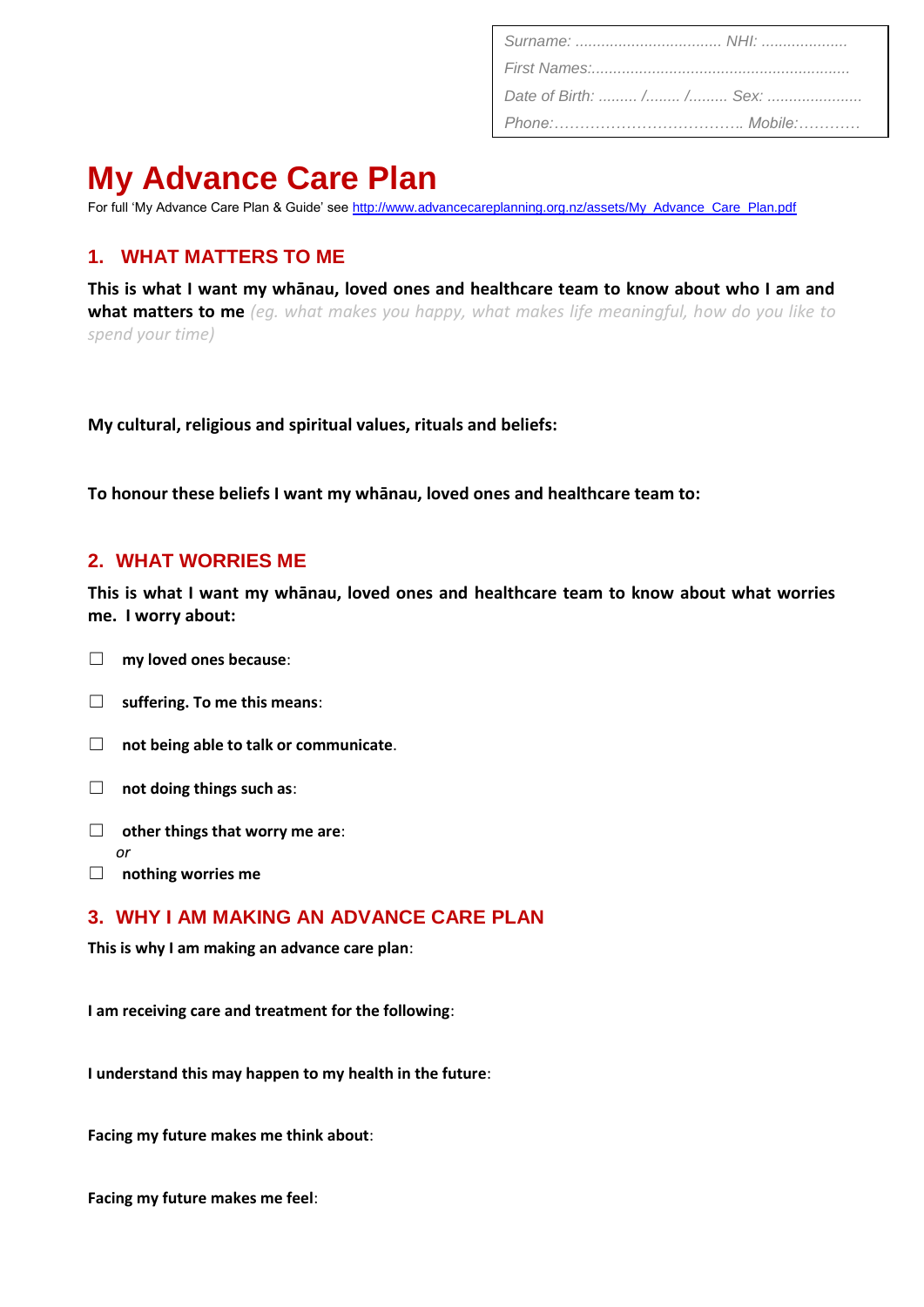#### **If time were limited my priorities would be**:

## **4. HOW I MAKE DECISIONS**

| I like to know                                                                                        |  |  |  |  |                                                                                                      |
|-------------------------------------------------------------------------------------------------------|--|--|--|--|------------------------------------------------------------------------------------------------------|
| only<br>the<br>basics                                                                                 |  |  |  |  | all the<br>details<br>about<br>my<br>condition<br>and<br>treatment                                   |
| As doctors treat me, I would like                                                                     |  |  |  |  |                                                                                                      |
| my doctors to                                                                                         |  |  |  |  | to have a say in                                                                                     |
| do what they<br>think best                                                                            |  |  |  |  | every decision                                                                                       |
| If I had an illness that was going to shorten my life, I prefer to                                    |  |  |  |  |                                                                                                      |
| know<br>my<br>doctor's<br>best<br>estimate<br>for<br>how long<br>$\blacksquare$<br>have to live       |  |  |  |  | not know how<br>quickly<br>it<br>is<br>likely<br>to<br>progress                                      |
| How involved do you want your loved ones to be?                                                       |  |  |  |  |                                                                                                      |
| I want them to<br>do exactly as I<br>have<br>said,<br>if it<br>even<br>makes<br>them<br>uncomfortable |  |  |  |  | I want them to<br>do what brings<br>them<br>peace,<br>even if it goes<br>against what I<br>have said |
| When it comes to sharing information                                                                  |  |  |  |  |                                                                                                      |
| don't want<br>my loved ones<br>know<br>to<br>anything<br>about<br>my<br>health                        |  |  |  |  | am<br>comfortable<br>with my loved<br>ones knowing<br>everything<br>about my health                  |

#### **IF I AM UNABLE TO MAKE DECISIONS**

 $\Box$  I want my enduring power of attorney (EPA) for personal care & welfare to make decisions using the information in this advance care plan.

My EPA's name is:

Relationship to me: PHONE:

*OR*

□ I don't have an enduring power of attorney. Using the information in this advance care plan, the following person will help my healthcare team make the best decisions for me.

Name:

Relationship to me: Network and PHONE: Network and PHONE: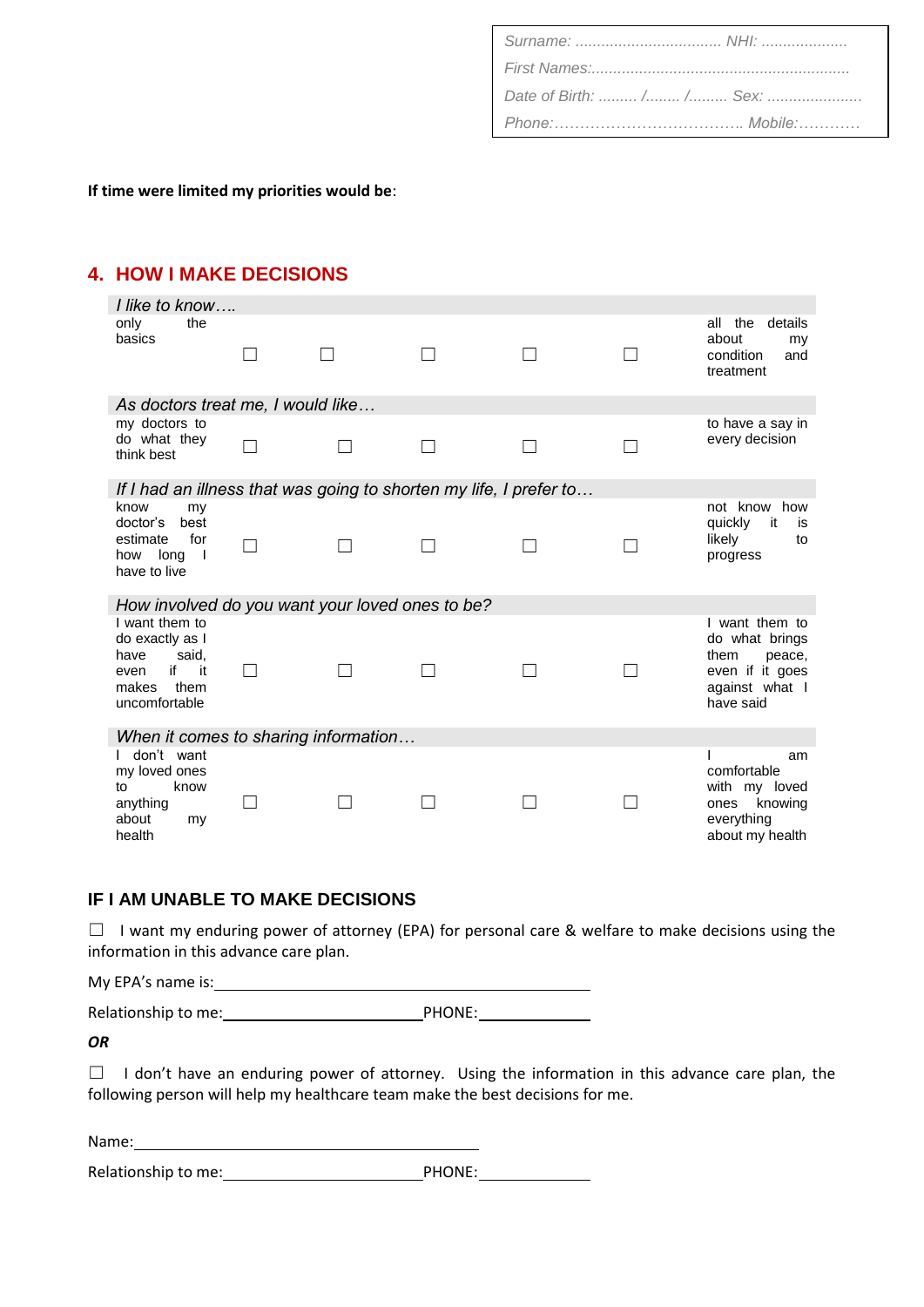| Date of Birth:  / / Sex: |  |
|--------------------------|--|
|                          |  |

In addition, the following people know me well and understand what is important to me. I would like them included in discussions about my care and treatment.

|                                                                                                                                                                                                                                | PHONE: _______________ |  |
|--------------------------------------------------------------------------------------------------------------------------------------------------------------------------------------------------------------------------------|------------------------|--|
|                                                                                                                                                                                                                                |                        |  |
| Relationship to me: Network and the set of the set of the set of the set of the set of the set of the set of the set of the set of the set of the set of the set of the set of the set of the set of the set of the set of the | PHONE: ____________    |  |
|                                                                                                                                                                                                                                |                        |  |
| Relationship to me:                                                                                                                                                                                                            | PHONE:                 |  |

### **5. WHEN I AM DYING**

As I am dying, my quality of life means:

Other details I would like you to know:

**I understand that when I am dying my comfort and dignity will always be looked after: This will include food and drink if I am able to have them.**

In addition, I would like you to:

 $\Box$  Let the people who are important to me be with me.

 $\Box$  Take out thing, like tubes, that don't add to my comfort.

 $\Box$  Stop medications and treatments that don't add to my comfort.

 $\Box$  Attend to my religious, cultural and/or spiritual needs

The place I die is important to me:  $\Box$  YES  $\Box$  NO

When I am dying I would prefer to be cared for:

- $\Box$  at home, which for me is:
- $\Box$  in hospital

 $\Box$  in a hospital level care facility (residential care)

 $\Box$  in hospice

 $\Box$  I don't mind where I am cared for

Other details I would like you to know: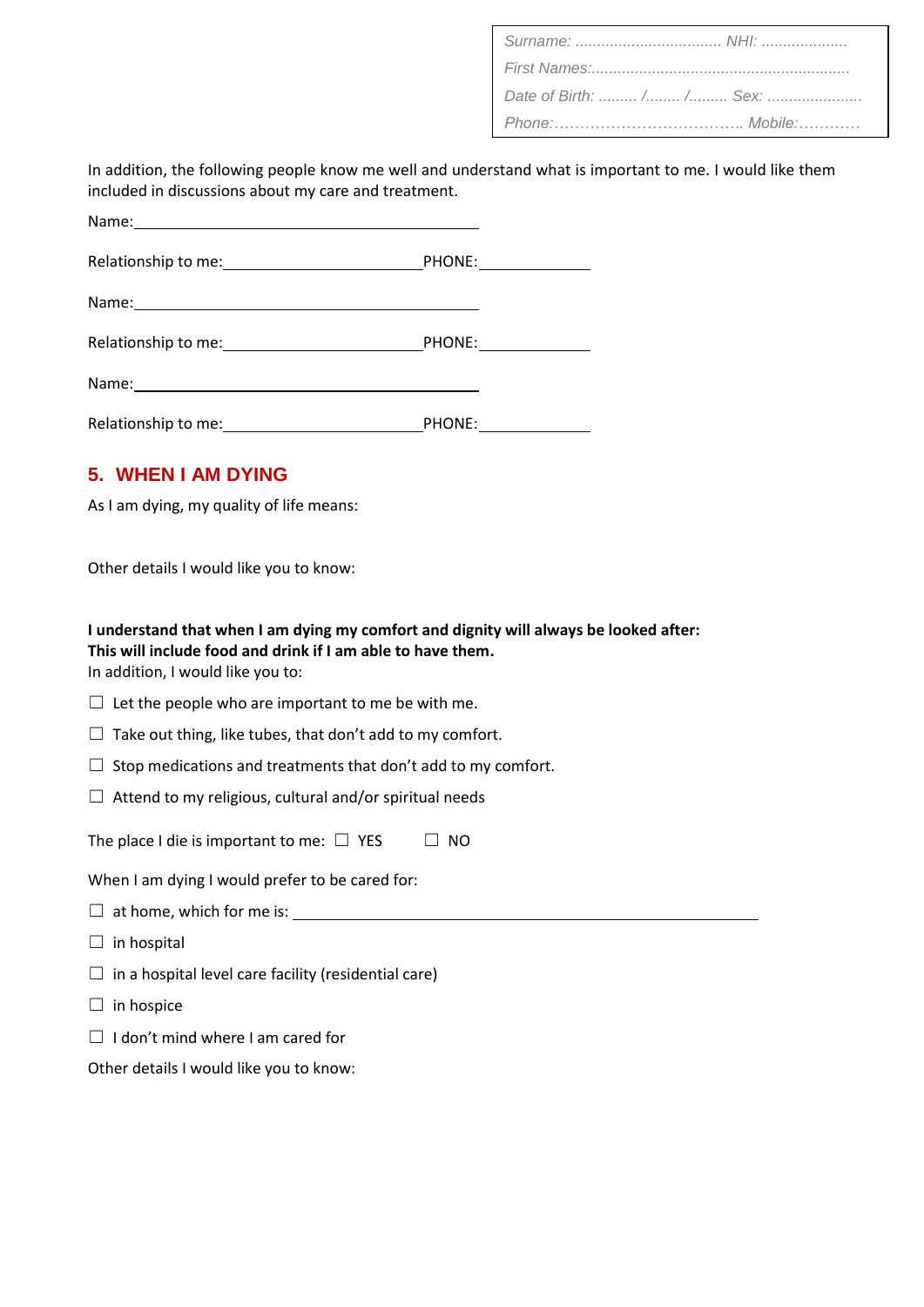| Date of Birth:  / / Sex: |  |
|--------------------------|--|
|                          |  |

## **6. MY TREATMENT & CARE CHOICES**

*This section is best completed with help from a doctor, nurse or specialist.*

**If I am seriously ill and I am unable to make decisions for myself, the following best describes the care I would like to receive. I understand this does not require the healthcare team to provide treatments which will not be of benefit to me.**

Seriously ill to me means:

|             | I would like my treatment to be aimed at keeping me alive as long as possible. I wish to receive all<br>treatments that the healthcare team think are appropriate to my situation. The exceptions to<br>this would be: will be a series of the series of the series of the series of the series of the series of the series of the series of the series of the series of the series of the series of the series of the series of the s |  |  |
|-------------|----------------------------------------------------------------------------------------------------------------------------------------------------------------------------------------------------------------------------------------------------------------------------------------------------------------------------------------------------------------------------------------------------------------------------------------|--|--|
|             | If required and appropriate I would want CPR to be attempted:                                                                                                                                                                                                                                                                                                                                                                          |  |  |
|             | $\Box$ NO<br>$\Box$ YES<br>$\Box$ I will let my doctor decide at the time.                                                                                                                                                                                                                                                                                                                                                             |  |  |
| $\mathbf 2$ | I would like my treatment to focus on quality of life. If my health deteriorated I would like to be<br>assessed and given any tests and treatments that may help me to recover and regain my quality<br>of life, but I DO NOT WANT TO BE RESUSCITATED.<br>For me, quality of life is:                                                                                                                                                  |  |  |
| 3           | I would like to receive only those treatments which look after my comfort and dignity rather than<br>treatments which try to prolong my life. I DO NOT WANT TO BE RESUSCITATED.                                                                                                                                                                                                                                                        |  |  |
| 4           | I cannot decide at this point. I would like the healthcare team caring for me to make decisions on<br>my behalf at the time, taking into account what matters to me and in close consultation with the<br>people I have listed                                                                                                                                                                                                         |  |  |
| 5           | None of these represents my wishes. What I want is recorded in my Advance Directive.                                                                                                                                                                                                                                                                                                                                                   |  |  |

*Choose only ONE of these five options.* **I choose Option Number:**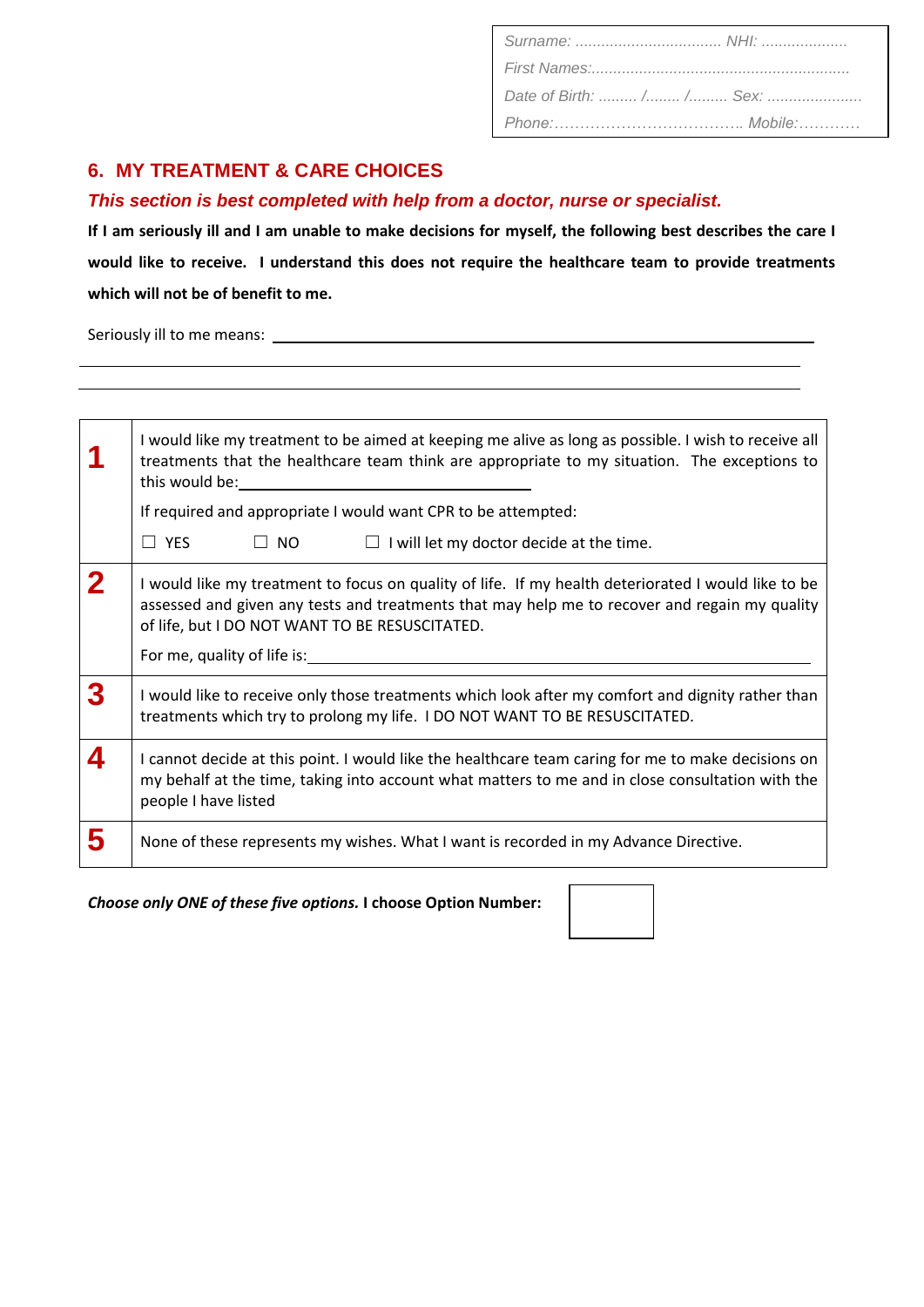| Date of Birth:  / / Sex: |  |
|--------------------------|--|
|                          |  |

# **MY ADVANCE DIRECTIVE**

*If you have treatment and care preferences for specific circumstances or you want an advance directive please write the details below. If you can't speak for yourself, it is the responsibility of your healthcare team to apply your advance care plan and any advance directive. When applying the advance directive, they must be confident that you: (1) fully understood what you were asking for; (2) were free from influence or duress from someone else, and (3) meant this to apply to the current situation.*

| In the following<br>circumstances:                    | I would like my care to<br>focus on: | I would accept the<br>following treatments: | I would wish to refuse<br>or stop the following<br>treatment: |
|-------------------------------------------------------|--------------------------------------|---------------------------------------------|---------------------------------------------------------------|
| Example: severe stroke,<br>unable to recognise anyone | Example: allowing a<br>natural death | Example: comfort<br>measures                | Example: Artificial feeding                                   |
|                                                       |                                      |                                             |                                                               |
|                                                       |                                      |                                             |                                                               |
|                                                       |                                      |                                             |                                                               |
|                                                       |                                      |                                             |                                                               |
|                                                       |                                      |                                             |                                                               |

#### ☐ **If I have left this section blank, I am happy with the choice I made on the previous page and have no other preferences.**

By signing below, I confirm:

- I understand this is a record of my preferences to guide my healthcare team in providing appropriate care for me when I am unable to speak for myself.
- I understand treatments that would not benefit me will not be provided even if I have specifically asked for them.
- I agree that this advance care plan can be in electronic format and will be made available to all healthcare providers caring for me.

| Name:                                                                                                                                    |                                             |                         |  |
|------------------------------------------------------------------------------------------------------------------------------------------|---------------------------------------------|-------------------------|--|
| <b>Address:</b>                                                                                                                          |                                             |                         |  |
|                                                                                                                                          | Signature: 2000 Communication Communication | Date: _________________ |  |
| Healthcare professional who assisted me                                                                                                  |                                             |                         |  |
| By signing below the healthcare professional confirms that:<br>I am competent at the time I created this advance care plan.<br>$\bullet$ |                                             |                         |  |

- We discussed my health and the care choices I might face.
- I have made my advance care plan with adequate information.
- I made the choices in my advance care plan voluntarily.

**Healthcare Practitioner: Designation:** 

**Facility/Organisation:** 

PHONE: Date: Signature: Date: Date: Date: Date: Date: Date: Date: Date: Date: Date: Date: Date: Date: Date: Date: Date: Date: Date: Date: Date: Date: Date: Date: Date: Date: Date: Date: Date: Date: Date: Date: Date: Date: